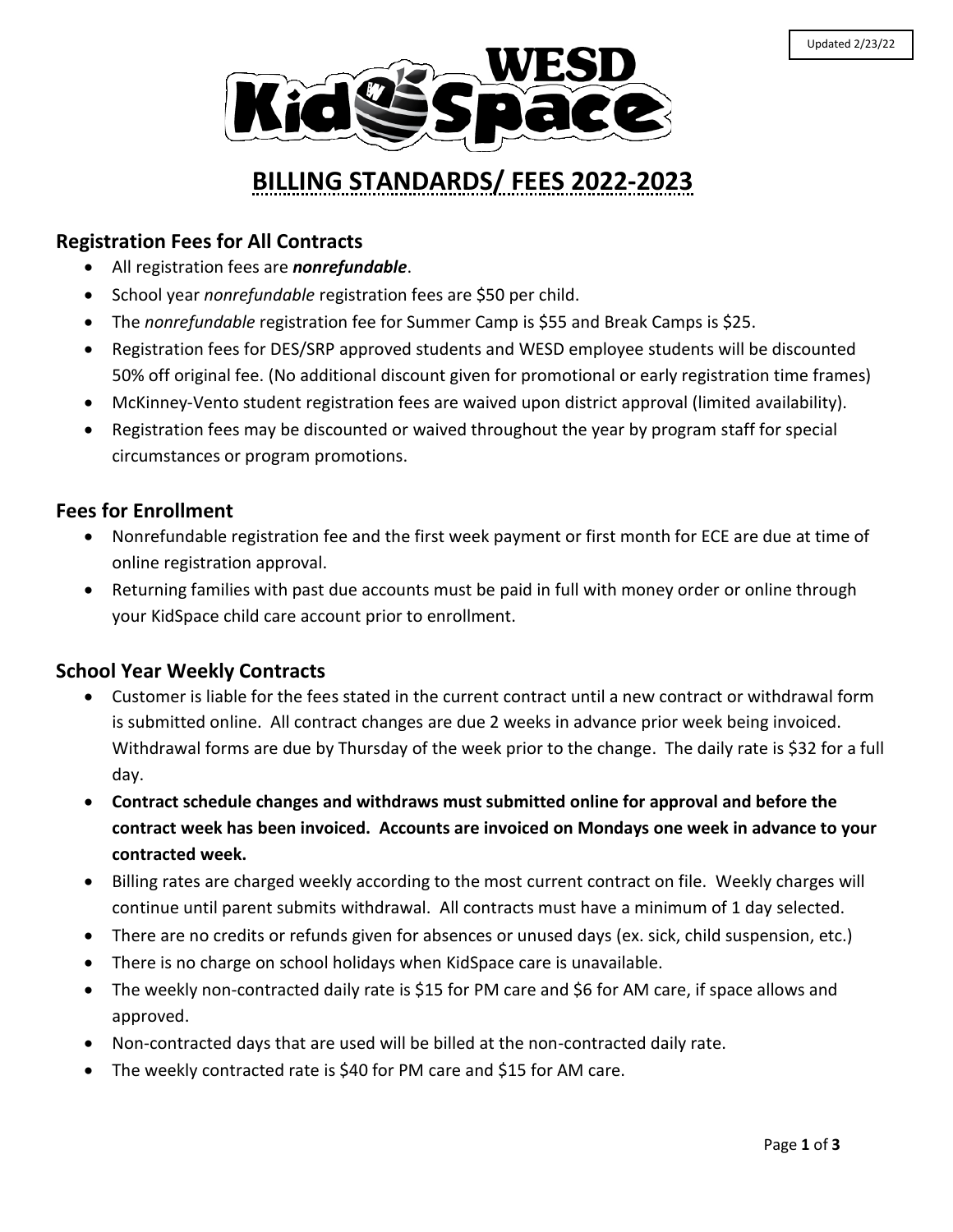- The option to select contracted days is available so parents do not need to notify site of student absence on days not selected. Accounts are billed the weekly rate regardless of days selected.
- McKinney-Vento, Sibling, and Employee discounts will only be given for contracted AM/PM rates and non-contracted AM/PM rates.
- Sibling Rate applies only to the oldest children.

## **General Billing Standards for All Contracts**

- Statements will be emailed. It is the parent's responsibility to review weekly for accuracy.
- Statements will include: the following week's contracted fee, any additional non-contracted days used from the previous week, any late pick up fees from the previous week, and any other miscellaneous charges.
- All account balances are to be paid in full by Friday 6:00 PM.
- A \$10 late payment fee will be charged each week on all accounts that have a balance after 6:00 PM Friday.
- Payments are accepted online through your KidSpace account and by check or money order only–**NO CASH ACCEPTED.**
- A child finder fee of \$5 will be charged for any absences that are not reported to KidSpace before school dismissal on the day your child is absent from the program. (This only applies to children scheduled in the PM program.)
- A \$25 NSF fee will be charged, in addition to the principal amount, for any NSF transaction. Payment for NSF charges must be made by money order, cashier's check or online through your KidSpace account. Accounts with excessive NSF charges may be asked to pay only by money order, cashier's check or online through your KidSpace acount.
- Children may be withdrawn when account has balance, is past due, or has excessive late payments.
- Reinstatement after withdrawal (voluntary or involuntary) may require a \$25 fee per family.
- Summer/Fall/Winter/Spring Break weeks will *not* be billed according to the school year contract (except ECE during Fall, Winter and Spring break). If there is a week with no school, a Camp Contract must be submitted online for approval.
- Refunds may be requested after withdrawal from the program if there is a credit on the account. Refunds may take up to 30 days to be processed and will be mailed to current address on file.
- \$3/minute per child will be charged after 6:00 PM. These charges are added to accounts the following week and must be paid in full by the following Friday to avoid late fees. After 3 occurrences, child may be withdrawn from the program.
- In the event that parents or emergency contacts cannot be reached after the center closes, WESD has been advised to contact the Phoenix Police Department or Department of Child Safety.

## **DES/SRP Contracts**

 DES/SRP financial assistance is available for income-eligible families. If authorization expires, parents are expected to complete a new contract and follow the same guidelines as families not receiving